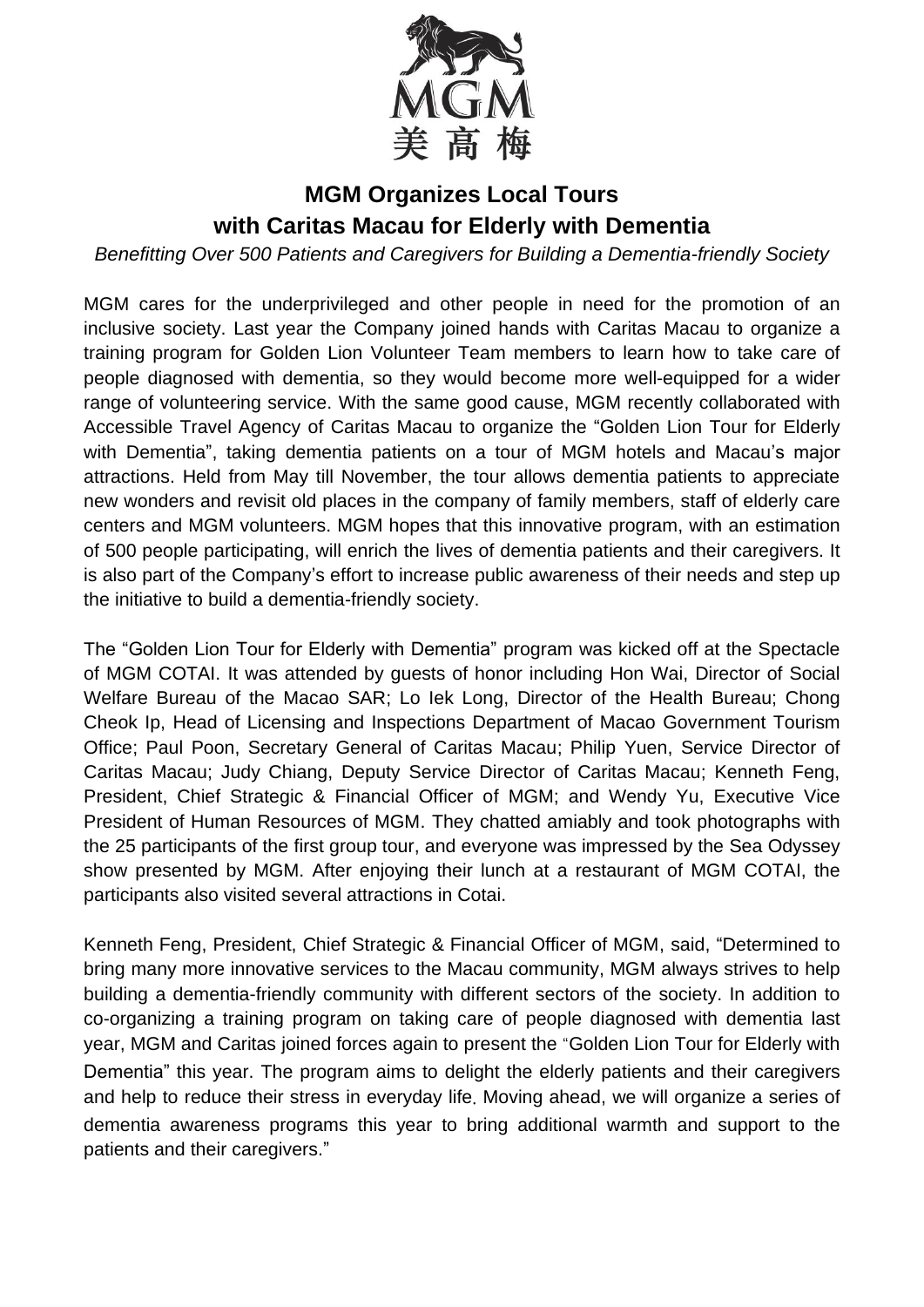

The "Golden Lion Tour for Elderly with Dementia" is a themed tour that takes patients and caregivers from 11 elderly care centers of Caritas Macau on a tour of either the Macau peninsula or Cotai. It will be held once a week, bringing the total number of tours to 37. Those joining the "Macau tour" will be able to appreciate the cylindrical MGM Aquarium at the Grande Praça of MGM MACAU; participants of the "Cotai tour" will enjoy the Sea Odyssey show at MGM COTAI. The group tours will also take in the city's other attractions, including Handover Gifts Museum of Macao, Macao Museum, Macau Fisherman's Wharf, Ruins of St. Paul's, A-Ma Temple, Our Lady of Sorrows Church, and Chapel of Our Lady of Penha.

###

## **About MGM**

MGM is an abbreviation for MGM China Holdings Limited (HKEx: 2282) and is a leading developer, owner and operator of gaming and lodging resorts in the Greater China region. We are the holding company of MGM Grand Paradise, SA which holds one of the six gaming concessions/subconcessions to run casino games in Macau. MGM Grand Paradise, SA owns and operates MGM MACAU, the award-winning premium integrated resort located on the Macau Peninsula and MGM COTAI, a contemporary luxury integrated resort in Cotai, which opened in early 2018 and more than doubles our presence in Macau.

MGM MACAU is a Forbes Five-Star luxury integrated resort inspired by the arts with every element of the resort infused with creativity and style. MGM MACAU has approximately 600 guest rooms and suites and boasts a number of distinguishing features, including the architecturally stunning European-inspired Grande Praça, housed under a soaring glass ceiling. MGM MACAU's world class facilities include the MGM Art Space, dedicating over 5,000 square feet to display authentic works of art, conference and event facilities, spa, and seven signature restaurants and bars to fulfill any gastronomic craving. Our property is conveniently located on the Macau Peninsula and is directly connected to the luxury retail shopping complex, One Central.

MGM COTAI is the latest integrated resort of MGM in China. Designed as the "jewelry box" of Cotai, it offers approximately 1,400 hotel rooms and suites, Asia's first dynamic theater, meeting space, high end spa, retail offerings and food and beverage outlets as well as the first international Mansion at MGM for the ultimate luxury experience. The Spectacle at MGM COTAI becomes the record holder of the largest free-span gridshell glazed roof (selfsupporting) on January 19, 2019, making it the first architectural and structural GUINNESS WORLD RECORDS™ title for Macau, China. MGM COTAI is being developed to drive greater product diversification and bring more advanced and innovative forms of